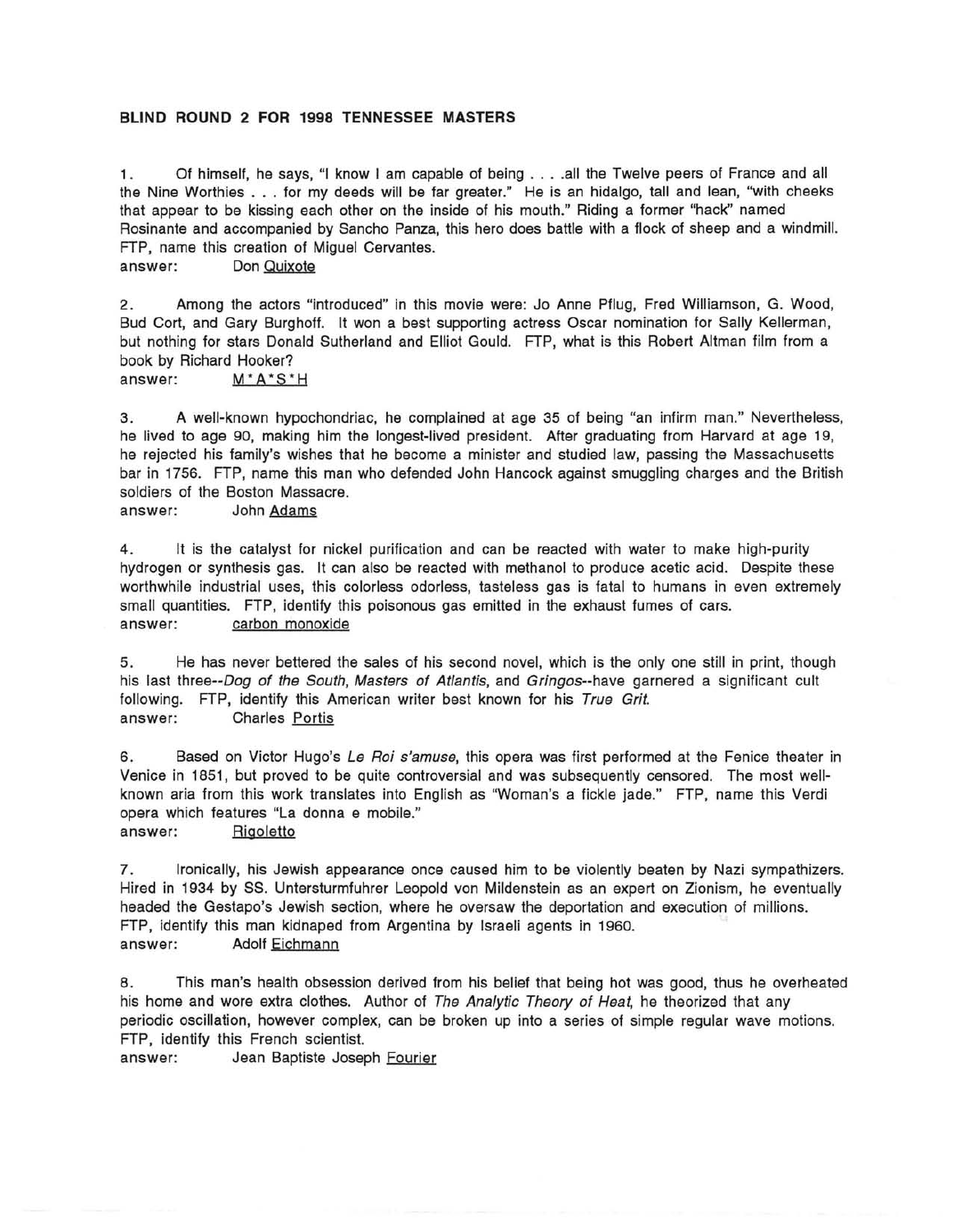9. The palaces of Sennacherib and his grandson Ashurbanipal stand at Kuyunjuk, the citadel of this site. The temple E-mashmash, dedicated to Ishtar, also stood there. FTP, name this one-time capital of Assyria, rumored to contain the tomb of Jonah, presumably since that's where he was headed when waylaid by a fish.

answer: Nineveh

10. He was so disgusted by the Eiffel Tower that he migrated from his native France in protest. Among his novels are *Une Vie* (1883), Bel-Ami (1885), and Pierre et Jean (1888). A pupil of Gustave Flaubert, his writing is noted for its objectivity, irony, and craftsmanship. FTP, name this French writer known for such stories as "The Umbrella" and "The Necklace." answer: Guy de Maupassant

11. Each exists in its own right as an independent Being, is active conscious and alive, but never contacts or affects another one. Self-contained ultimate entities, they are named for the Greek for "unity" or "oneness." FTP, identify these entities, the ultimate stuff out of which atoms were made according to Gottfried Leibniz.

answer: monads

12. The mayor of Cavite and head of the Katipunan society, he was forced into exile in Hong Kong in December 1897. While there, he was approached by U.S. representatives who proposed he assist in a joint U.S.-Filipino military action against Spain. FTP, name this man betrayed by the U.S., who led an insurrection against American rule of his native Philippines. answer: Emilio Aguinaldo

13. Initially an ardent Freudian and ardent Marxist, he escaped from Nazi Germany, came to the U.S., and settled in Maine, where he continued to theorize that there was a primary energy in the universe, orgone energy. In 1956, he was convicted of medical fraud and sentenced to two years. FTP, name this psychologist, author of Mass Psychology of Fascism. answer: Wilhelm Reich

14. Milk and butter are two common examples of this type of mixture. Generally, it is considered to be a composition of very small droplets of two normally insoluble liquids mixed together to such a degree that the overall structure appears to be homogenous. FTP, what is this type of mixture, which may be stable or unstable depending on the presence of other agents which coat the droplets and hold the mixture together?

answer: emulsion

15. Paul Theroux's first novel, published in 1967. The surname at birth of science-fiction novelist Theodore Sturgeon. The first name of a 1970's movie aviator played by Robert Redford. The middle name of the author of The American Scholar and Representative Men. FTP, what's the common name, which also happens to be the name of a red-striped-shirt children's icon who appears in a series of books where the objective is to find him. answer: Waldo

16. Not a child prodigy, this pianist withstood harsh criticism from his teachers, including the great Viennese master Theodor Leschetizky, and became a superstar during his lifetime. A noted philanthropist, he gave away money as quickly as he earned it, often hovering on the brink of bankruptcy. FTP, name this pianist who headed the Polish delegation at Versailles. answer: Ignace Jan Paderewski

17. The Kerulen River is its largest permanent stream. Oil can be found in it at Yuman and Saynshand, and coal at Tawan-Tolgoi. FTP, name this desert of north China and southeast Mongolia.<br>answer: <u>Gobi</u>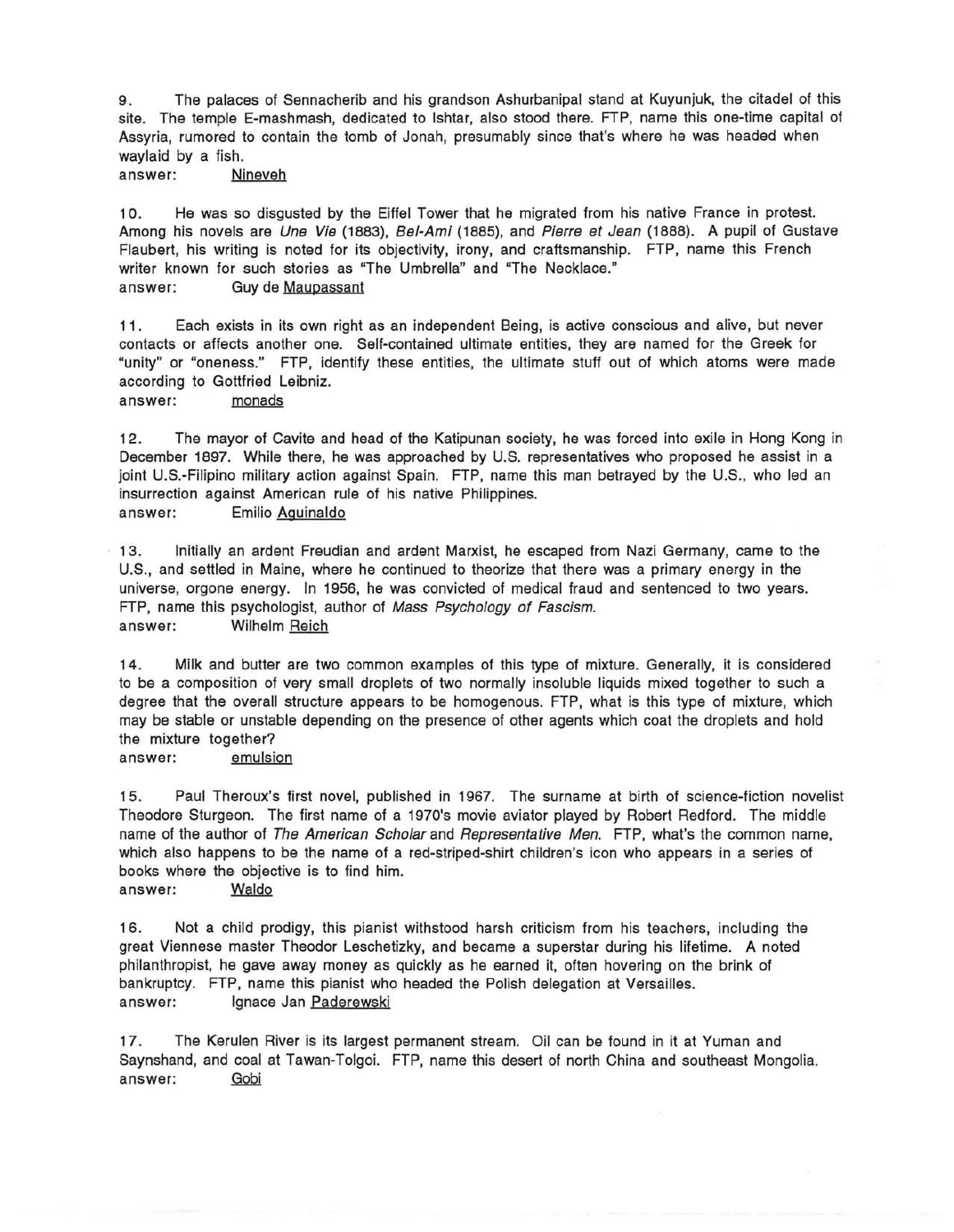1 8. The first step is appropriately termed initiation and starts at specific promoter sites. One subunit of a polymerase enzyme, the sigma subunit, recognizes these promoters and the second step, elongation, begins. Elongation proceeds in the 5 prime to 3 prime direction until a termination signal is encountered on the parent template. FTP, what is this process, the synthesis of RNA from a DNA template, which sounds like making a printed copy of an oral episode. answer: transcription

19. In Mumbai, India, they are called *hijra* and usually live life as women. In Indonesia, they are usually called Wahrine, and dress in clothing of both sexes. Bagoas, the lover of Alexander the Great, was one, and all the attendants of Chinese emperors were traditionally there--including Cheng Ho. FTP, what are these men for whom Viagra would be of little use? answer: eunuchs

20. A former calypso recording star, she moved to Africa after her marriage but returned when her son was paralyzed in an automobile accident. Though perhaps now thought of more as a poet, she will probably be remembered best for her four-part autobiography, which includes Gather Together in My Name and The Heart of a Woman. FTP, who is this author, born Marguerite Johnson? answer: Maya Angelou

21 . A significant forerunner to German unification, it had its beginnings in 1818 as a customs union designed to eliminate tariff barriers among the various Germanic states. FTP, what was this group whose regulations became laws of the German empire? answer: Zollverein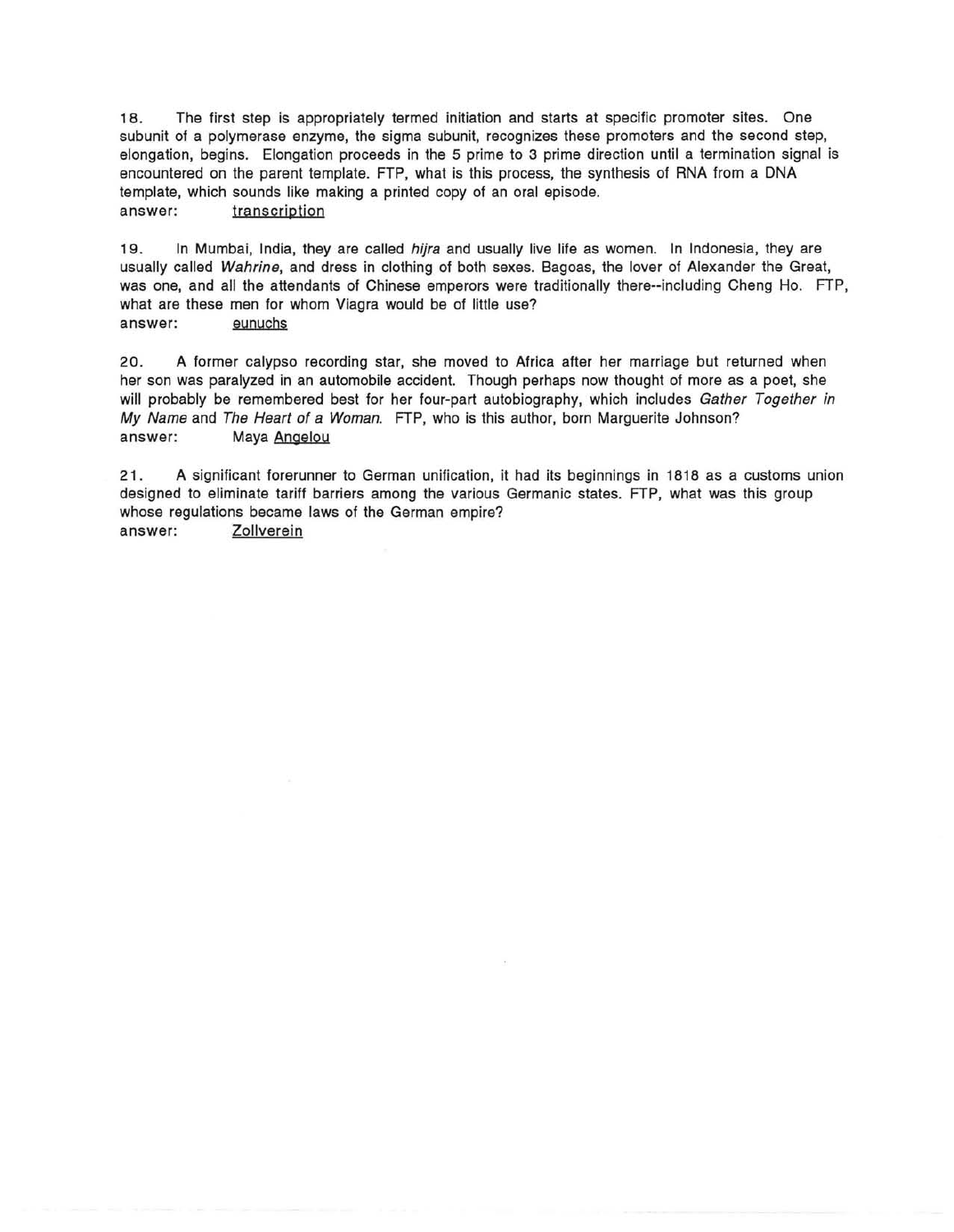## **BLIND ROUND 2 FOR 1998 TENNESSEE MASTERS**

1. Answer these questions about ancient Rome, for 10 points each.

A. This was a bundle of sticks with an ax handle sticking out it middle or end; it was a symbol of the ruler's power. answer: ~

8. Each consul of Rome had a bodyguard of twelve men who carried the fasces. What were they called? called?<br>answer: <u> lictors</u>

C. What name is given to the societal crisis which pitted patricians against plebeians, and resulted in the Twelve Tables?

answer: Struggle of the Orders

2. More Ian questions--answer the following for 5 points each, 30 for all 5.

| А. | Who was Hercules's first wife who he killed in a fit of madness? | answer: Megaera     |  |
|----|------------------------------------------------------------------|---------------------|--|
| В. | What is the capital of Burkina Faso?                             | answer: Ouagadougou |  |
| C. | What is the capital of Mali?                                     | answer: Bamako      |  |
| D. | Who is the mother of the Muses?                                  | answer: Mnemosyne   |  |
| Ε  | Who is the brother of Prometheus?                                | answer: Epimetheus  |  |

3. Greek myth has provided inspiration for the titles of numerous modern works of literature. Given the title of a mythologically inspired work, name the author, for the stated number of points.

| Α. | 10: The short story collection The Golden Apples | answer: Eudora Welty   |
|----|--------------------------------------------------|------------------------|
| В. | 5: The novel Atlas Shrugged                      | answer: Ayn Rand       |
| C. | 10: The novel Lithium for Medea                  | answer: Kate Braverman |
| D. | 5: The essay collection The Myth of Sisyphus     | answer: Albert Camus   |

4. For 5 points each-identify the term for the chemical functional groups indicated by the

|    | following generic formulas. |                         |
|----|-----------------------------|-------------------------|
| А. | <b>ROOOR</b>                | answer: ester           |
| В. | R-NH                        | answer: amine           |
| C. | <b>ROOR</b>                 | answer: ketone          |
| D. | ROH                         | answer: alcohol         |
| Ε  | <b>ROOCH</b>                | answer: carboxylic acid |
| F. | <b>ROOH</b>                 | answer: aldehyde        |

5. Identify the authors of these works of history, for 10 points each.

| answer: Carlo Ginzburg                                                   |
|--------------------------------------------------------------------------|
| answer: Barbara Tuchman                                                  |
| answer: Arthur Schlesinger,                                              |
| The Cheese and the Worm<br>The Zimmermann Telegram<br>The Age of Jackson |

Jr.

| 6. | Identify the artists who painted these mythologically titled works, for 10 points each. |                            |
|----|-----------------------------------------------------------------------------------------|----------------------------|
| А. | Saturn Devouring His Son (1820-23)                                                      | answer: Francisco Goya     |
| В. | Dido Building Carthage (1815)                                                           | answer: J.M.W. Turner      |
| C. | The Raft of the Medusa (1819)                                                           | answer: Theodore Gericault |

7. For 10 points each-identify which of the three U.S. Virgin Islands contains these.

A. Most of Virgin Islands National Park **A. A. S. Most of Virgin Islands** National Park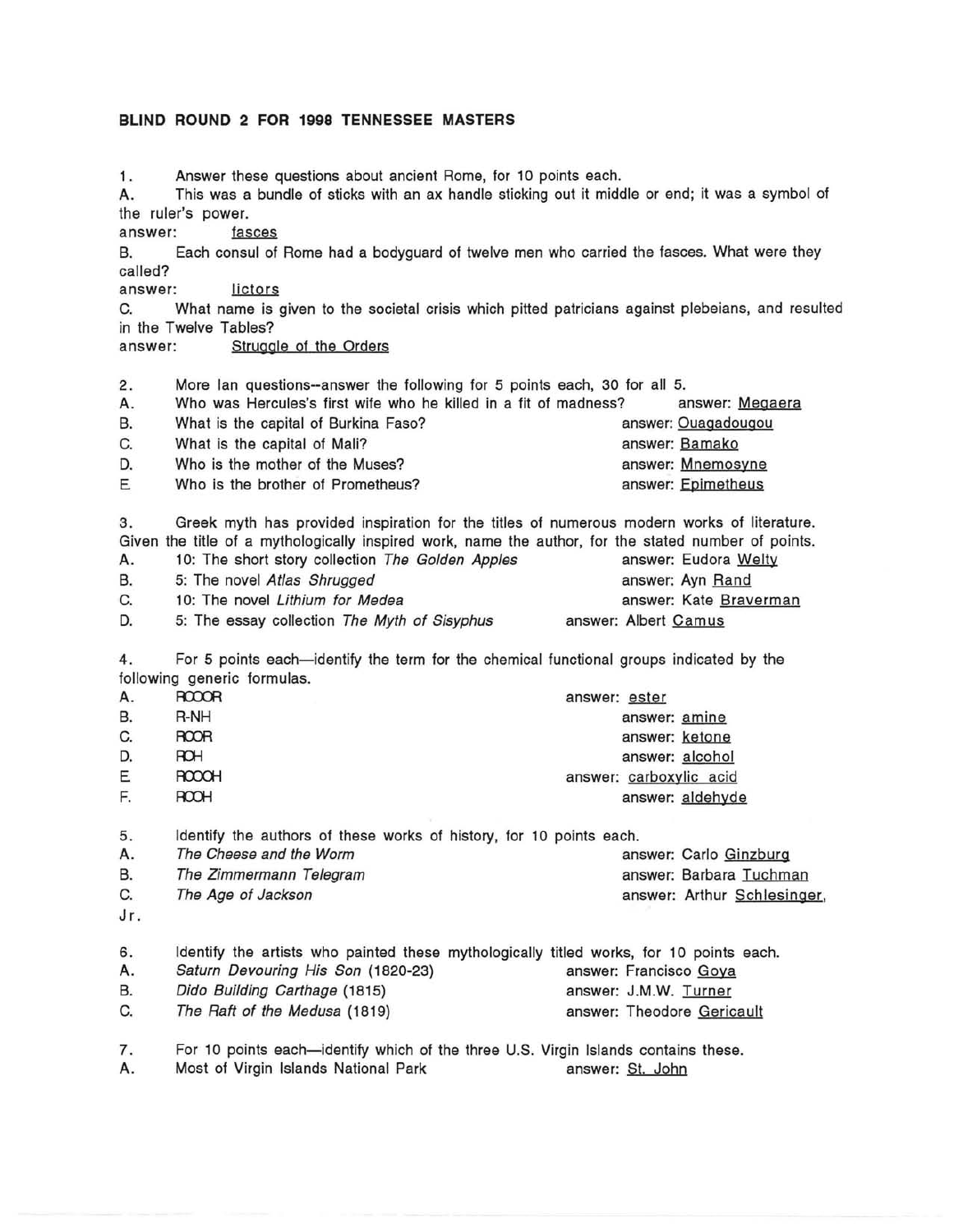| В.<br>C.                                                                                                                                                                                                                                                                                                                                                                                                                                                                               | Charlotte Amalie<br>Christiansted                                                                                                                                                                                         | answer: St. Thomas<br>answer: St. Croix                                        |  |
|----------------------------------------------------------------------------------------------------------------------------------------------------------------------------------------------------------------------------------------------------------------------------------------------------------------------------------------------------------------------------------------------------------------------------------------------------------------------------------------|---------------------------------------------------------------------------------------------------------------------------------------------------------------------------------------------------------------------------|--------------------------------------------------------------------------------|--|
| 8.<br>А.<br>В.<br>C.                                                                                                                                                                                                                                                                                                                                                                                                                                                                   | Name the authors of the following "frozen" works of lit, for 10 points each.<br>The Ice Age<br>The Ice Storm<br>Smilla's Sense of Snow                                                                                    | answer: Margaret Drabble<br>answer: Rick Moody<br>answer: Peter Hoeg           |  |
| 9.<br>Α.<br>В.<br>C.                                                                                                                                                                                                                                                                                                                                                                                                                                                                   | Identify these Biblical kings, for 10 points each.<br>The king who is credited with writing the book of Ecclesiastes answer: Solomon<br>The king who saw the writing on the wall<br>This king had to graze on some grass. | answer: Belshazzar<br>answer: Nebuchadnezzar                                   |  |
| Identify these geologists, for 15 points each.<br>10.<br>In his work Theory of the Earth, he argued that the Earth's natural features were created by<br>А.<br>the ongoing action of the continents, thus providing the foundation for uniformitarianism.<br>answer:<br>James Hutton<br>He wrote Geological Evidence of the Antiquity of Man and Principles of Geology, his best-known<br>В.<br>work.<br>Charles Lyell<br>answer:                                                      |                                                                                                                                                                                                                           |                                                                                |  |
| 11.<br>Given the name of the following American buried in the Kremlin, 10 points each.<br>А.<br>He wrote Ten Days that Shook the World.<br>John Reed<br>answer:<br>This American Communist Party Secretary was instrumental in the party's split with the<br>В.<br>Socialists.<br>Charles Ruthenberg<br>answer:<br>A founder of the I.W.W., he was awarded a Soviet medal.<br>C.<br>William "Big Bill" Haywood<br>answer:                                                              |                                                                                                                                                                                                                           |                                                                                |  |
| 12.<br>А.<br>В.<br>C.                                                                                                                                                                                                                                                                                                                                                                                                                                                                  | Name the African-American poets, given titles of works, for 10 points each.<br>"Mother to Sin"<br>"The Reapers"<br>"Life Ev'ry Voice and Sing"                                                                            | answer: Langston Hughes<br>answer: Jean Toomer<br>answer: James Weldon Johnson |  |
| 13.<br>Α.<br>В.<br>C.<br><b>UAA</b>                                                                                                                                                                                                                                                                                                                                                                                                                                                    | Answer the following questions about RNA, for 10 points each.<br>What is the start codon on all messenger RNA sequences?<br>What protein does AUG code for?<br>Name two of the three stop codes?                          | answer: AUG<br>answer: methionine<br>answer: UGA, UAG,                         |  |
| Identify these figures associated with South African history, for 10 points each.<br>14.<br>He commanded the Boer troops in the South African Boer War and was prime minister of the<br>А.<br>Union of South Africa from 1910 to 1919.<br>Louis Botha<br>answer:<br>Known as Oom Paul, he was founder of the Transvaal and led the Boer Rebellion that forced<br>В.<br>Britain to restore independence. He was president of the Transvaal from 1883 to 1900.<br>Paul Kruger<br>answer: |                                                                                                                                                                                                                           |                                                                                |  |

C. This British field marshal took over for F.S. Roberts in running the Boer War and used highly questionable tactics, such as interning civilians, yet he secured Boer submission. answer: Lord Horatio Kitchener